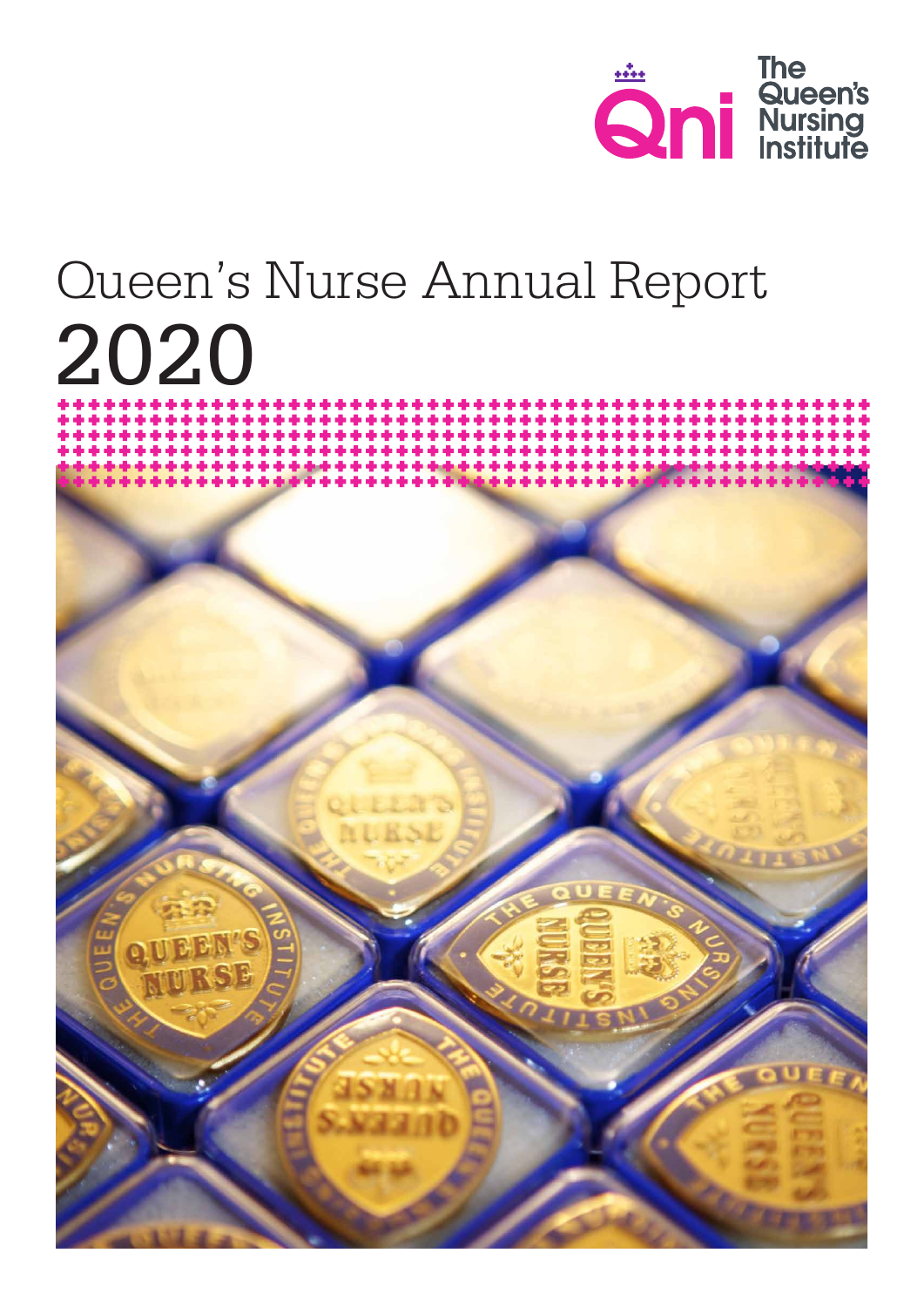# Contents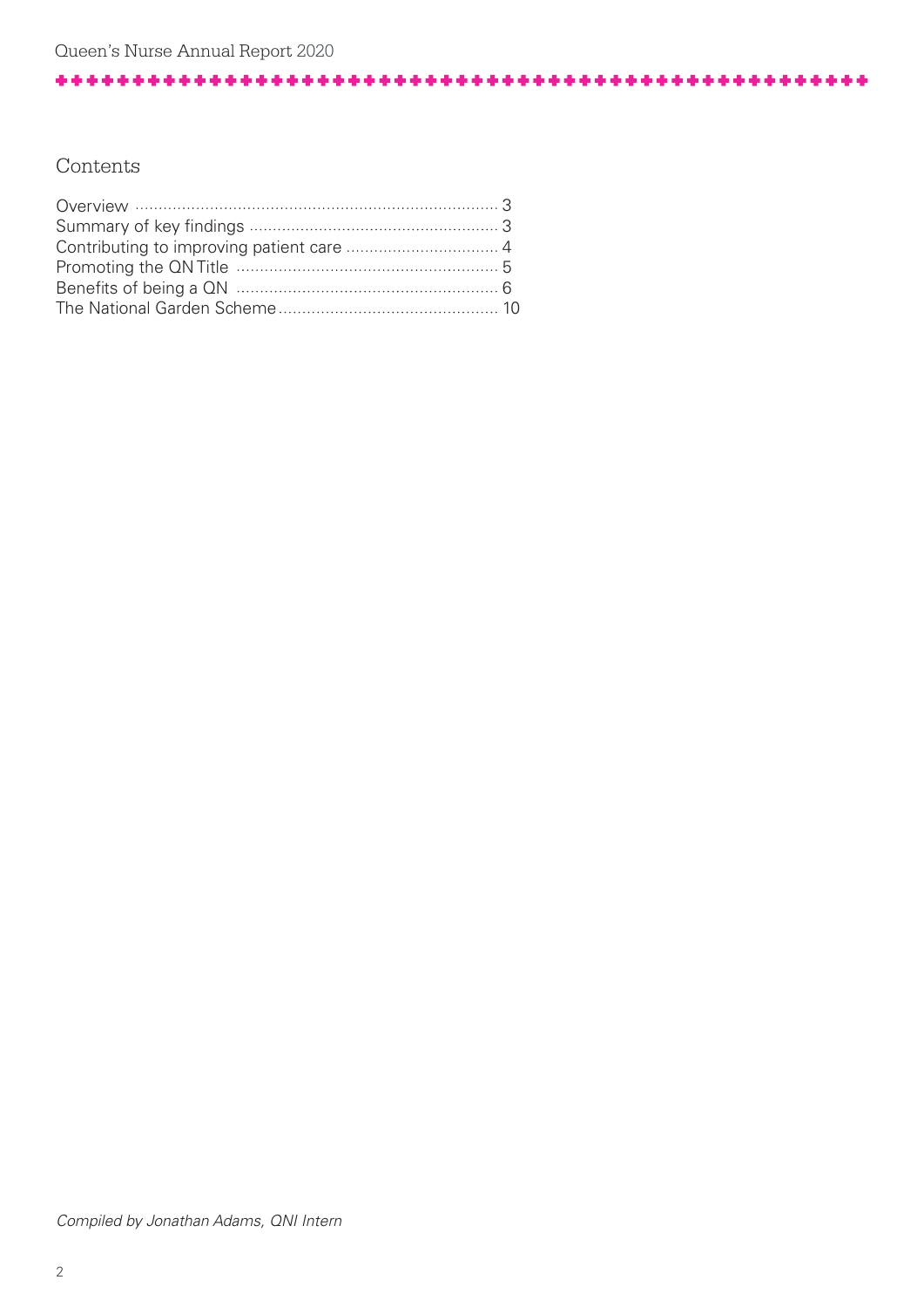## **Overview**

This report presents the findings from the Queen's Nurse Annual Update Survey, which was conducted for the year 2020. Queen's Nurses are expected to provide an annual update to the QNI on how they have contributed to improving patient care. The annual report is also an opportunity to clarify current job titles of Queen's Nurses and enables the QNI to identify appropriate people when requests are received from external organisations for expert professional contributions, for example the Department of Health and Social Care, or from journals and working groups for general professional opinion.

## Summary of key findings

The QNI received 1367 responses to the survey from a current total of 1376 Queen's Nurses, representing approximately 99% of the Queen's Nurse Network at the time. The outstanding 1% will be followed-up, although the QNI has relaxed the annual update and revalidation completion in response to Covid-19.

Overall, the findings show that:

- Queen's Nurses are keeping busy with developing projects locally, improving patient care and involved in policy work.
- Queen's Nurses are benefitting enormously from the QN title feedback highlights that the Queen's Nurse Title has helped in recognition of individual roles as well as increased self-confidence, raising professional profile and networking with other Queen's Nurses.
- Queen's Nurses are demonstrating a high level of participation in QNI activities and promoting the QN network.
- Despite the enormous pressures on their workloads, Queen's Nurses are promoting the QNI by disseminating information to their colleagues more than ever.
- Queen's Nurses are representing the QNI at high-profile external advisory/working groups.



#### Contributing to improving patient care Figure 1 – In the last year, how have you contributed to improving patient care?

3 **'**The QNI received 1367 responses to the survey from a current total of 1376 QNs, representing approximately 99% of the QN Network at the time.**'**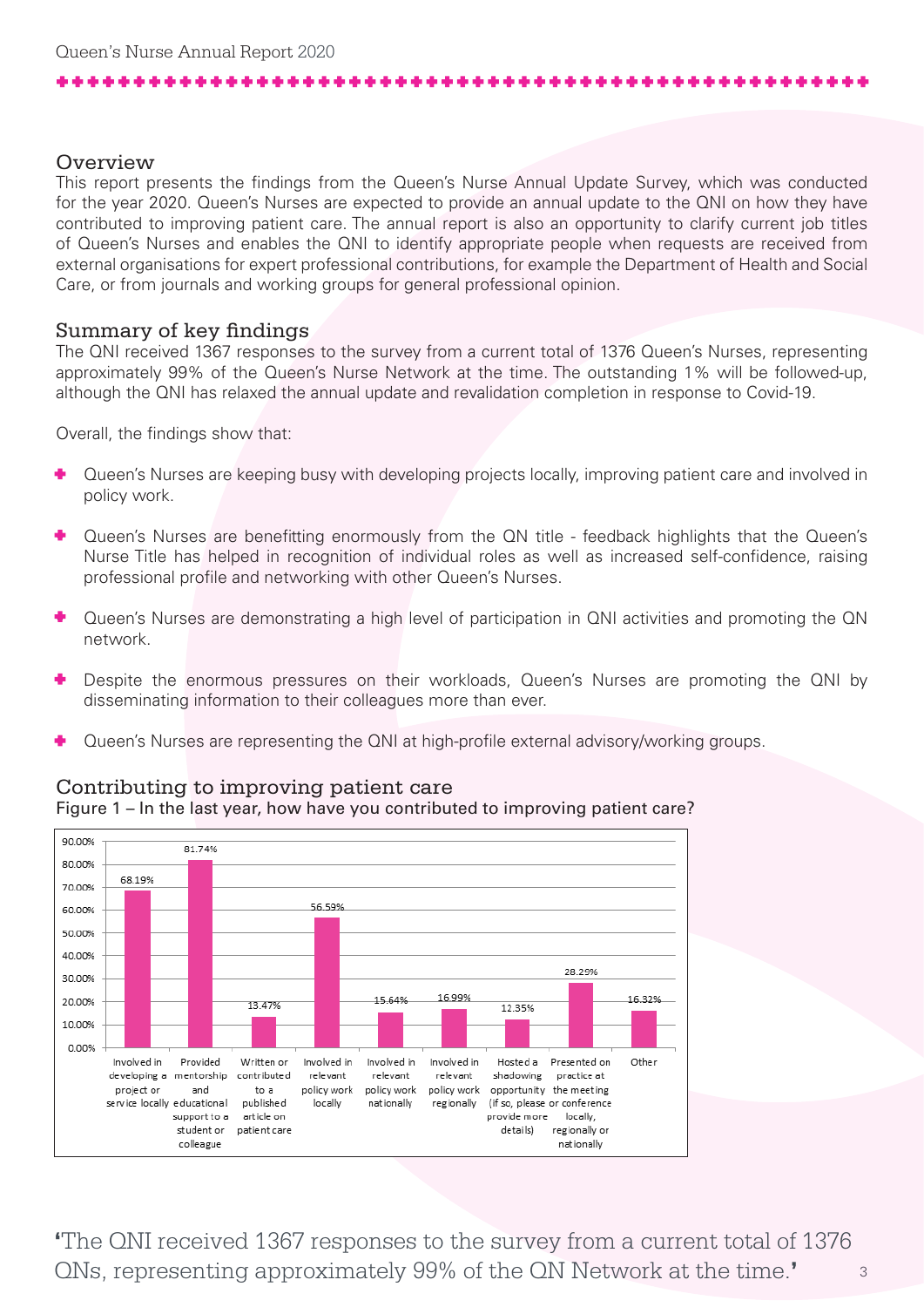\*\*\*\*\*\*\*\*\*\*\*\*\*\*\*\*\*\*\*\*\*\*\*\*\*

In the last year, Queen's Nurses made a significant contribution to improving patient care. As figure 2 shows, over 80% of Queen's Nurses provided mentorship and educational support to a student or colleague; 68% had been involved in developing a project or service locally and around 56% were involved in relevant policy work at a local level.

Queen's Nurses provided detailed information about the difference they made in 2020; a small sample of responses is listed below:

- Over the past year I have been involved in leading significant changes in the wound care services across Staffordshire and Stoke on Trent CCGs. This has meant presenting at Integrated Care Partnership meetings and leading the CCG Clinical Wound Care Forum and working with colleagues on the Clinical Improvement Group.
- Within the role of CM/ANP, I have successfully maintained mentorship and shadowing of district nurse colleagues during the covid pandemic whilst adhering to policies and procedures as set out by our Trust. It is imperative to continue the educational support to our students to ensure they continue to learn, gain experience and be competent within their future roles.
- Initiated a local Covid 19 homelessness task force, comprising the Local Authority, Police, Public Health, primary health care, addictions and voluntary sector partners. This forum met twice monthly and has enabled safe responsive, person-centred care to be delivered.
- I have published four national articles on patient care and delivered numerous educational webinars on the delivery of diabetes care to include adapting during Covid-19. I presented at the National Diabetes UK Professional Conference on the 'Who, What, When and Where of Diabetes Nursing during Covid-19' and delivered another national conference presentation on 'Nursing into the 21st Century and Beyond'.
- I was involved in the development of a local policy for undertaking forensic examination on potentially COVID positive patients at a time when it was unclear what we were dealing with. This was refined on an almost case by case basis but was quickly embedded in our practice.
- Prior to Covid 19 pandemic we worked with a local college and provided students undertaking health and social care foundation degree the opportunity for work experience with the community. Due to these students being 17 they undertook a shadowing opportunity 1 day a week with the team. This enabled them to experience the role of a nurse, introduce them to community nursing and provide them with the foundations of what is entailed prior to applying for their nursing degrees.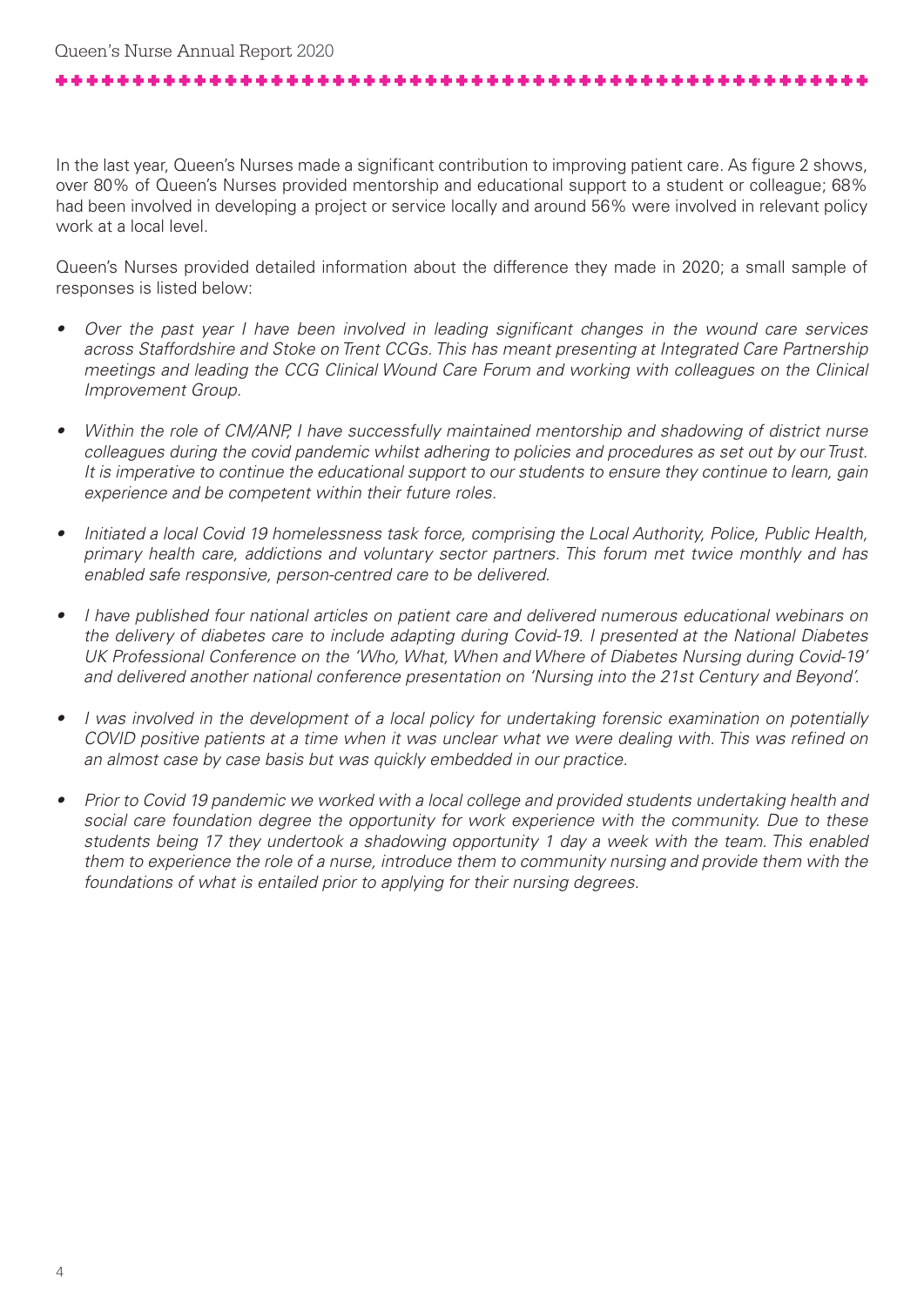#### Promoting the Queen's Nurse Title **Figure 2 - In the last year how have you promoted the Queen's Nurse Title?**  (Respondents could tick more than one box)

Other

4.11% 8.05% Article published locally 6.76% 17.079 Article published nationally Media interview given Presented at meetings or conferences (online or face to face) Involved in policy work Dissemination of information to colleagues and managers

Figure 2 shows that in the last year QNs have employed a range of different methods to promote the QN title. 84% of survey respondents promoted the QN title through the dissemination of information to colleagues and managers. This shows a marked increase upon last year's results. Another favoured method was presenting at meetings and conferences, with around 29% of respondents. 27% of the QNs were involved in policy work.

A sample of responses is given below:

- I have been interviewed for three nursing professional journal articles on the challenges and opportunities for community nurses during the Covid-19 pandemic.
- I have spoken on a number of radio stations (LBC, Times Radio) and podcasts on various topics around immunisations, coronavirus and nursing locally and nationally as well as for a nursing colleague during the 2020 Year of the Nurse and the Midwife.
- An article was published in several local papers both on line and in print following my presentation of the Queen Elizabeth the Queen Mother Award for Outstanding Service.
- I have been an ambassador for the QNI locally by informing others how they can get involved or apply. I was also on the local and national news as one of the first to have the Pfizer BioNTech vaccine. I was proudly wearing my Queen's Nurse badge that was in clear view on the close up. A number of people asked what this was, and I was pleased to say that we promote high standards of care and leadership.

5 **'**Over the past year I have been involved in leading significant changes in the wound care services across Staffordshire and Stoke on Trent CCGs.**'**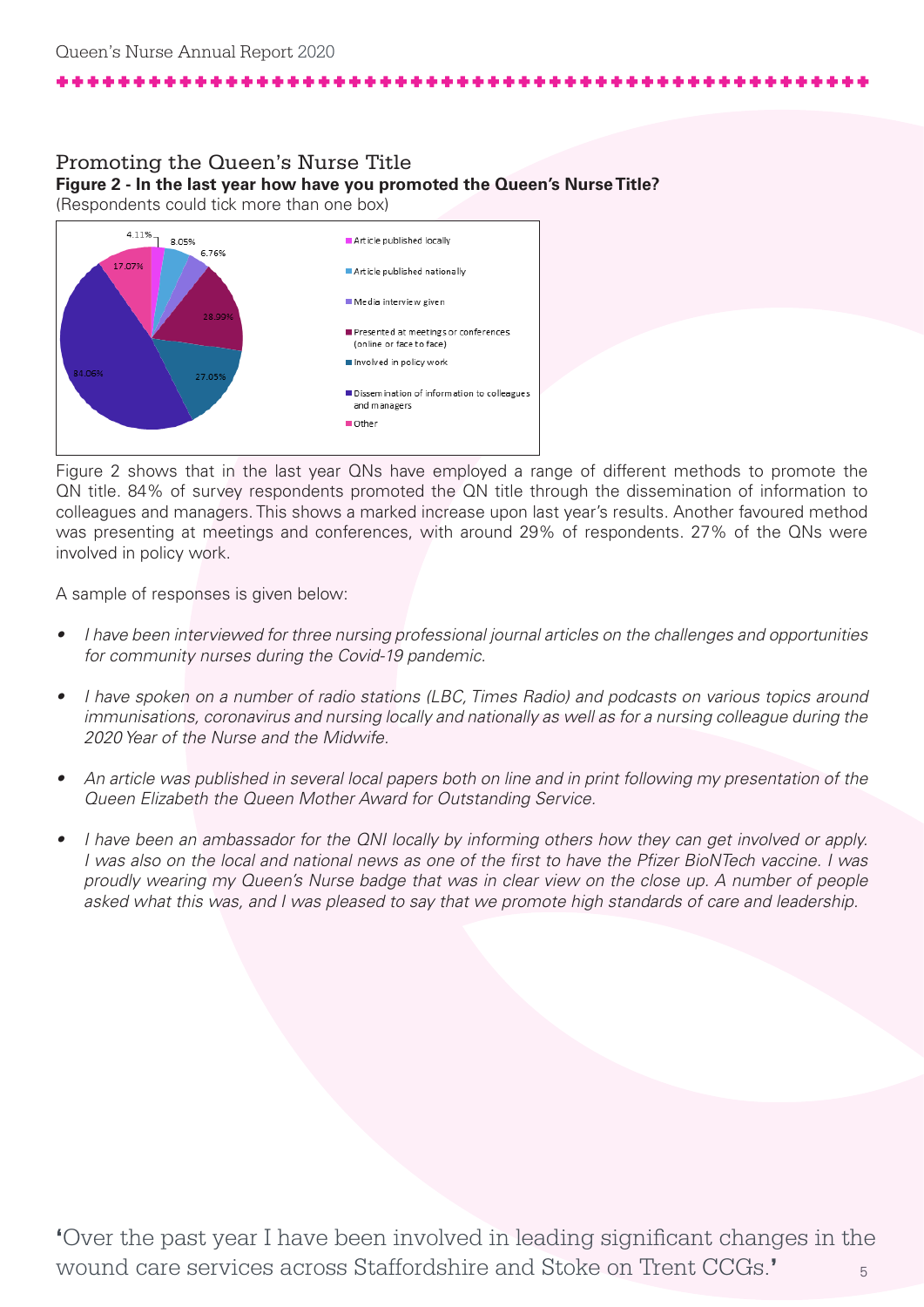. . . . . . . . . . . . . . . . . . . .

#### Benefits of being a QN **Figure 3 - In the last year, what have been the benefits to you of being a Queen's Nurse?** (Respondents could tick more than one box)



In 2020, the benefits to survey respondents of being a QN were considerable. Figure 3 shows that around 73% benefitted from networking with other QNs, closely followed by 59.8% in recognition of role. Increased confidence, raising professional profile and professional development also ranked high within the options shown in figure 3.

The responses indicate that nurses value the QN title at this difficult moment in time, with a sample provided below:

- Being a Queen's Nurse gives me the recognition that I am an experienced and knowledgeable nurse, with a solid background in community nursing. I am often the voice of health and nursing in multiagency and commissioning meetings and feel confident in speaking up and demonstrating my skills and knowledge to ensure the nurses' and patients voice is heard throughout all decision making.
- Networking with other QNs is very important to me. I feel privileged to have an immediate connection with an inspiring group of nurses and I use my contacts through the QN network to learn from and to help contribute to my own thinking about implementation of service improvements.
- I feel the QNI have been incredibly supportive during what has been an incredibly tough year when at times I didn't even know what day of the week it was as I was so tired. I noticed lots of posts on social media which really brought community nursing to the attention of the public which was great. We have certainly had more enquiries from people asking about District Nursing.
- I very much appreciate the regular updates from the QNI and links and network to colleagues through the CNEN. The Queen's Nurse title has helped me to raise my professional profile internally and externally to the organisation and given clear recognition of my commitment to community nursing as part of my Chief Nurse role.
- Being a Queen's Nurse is the best accolade for any nurse in recognition of our achievements and support network to others.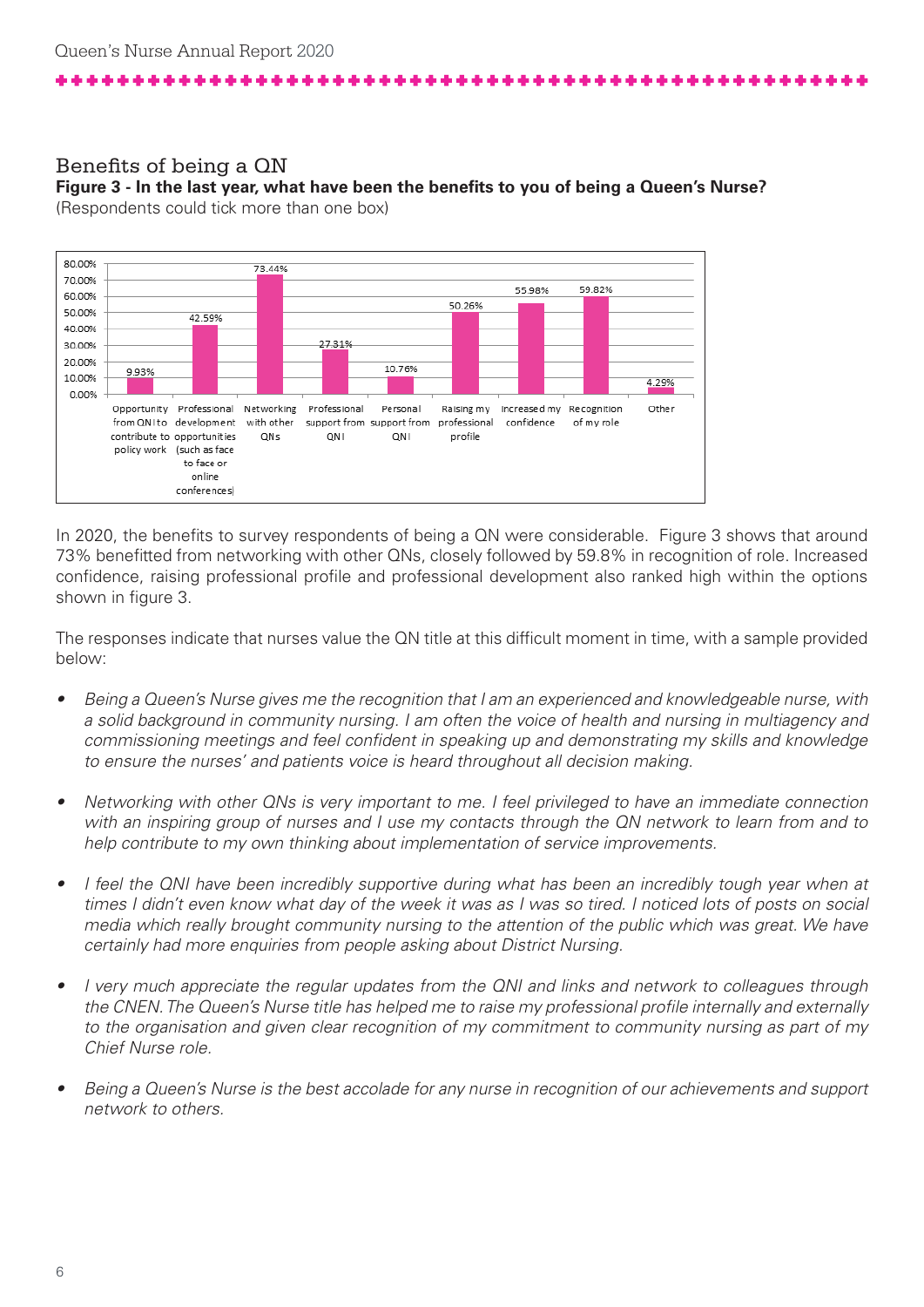والمراجع والمراجع والمراجع والمراجع والمراجع والمراجع والمراجع

# How has the QNI inspired you?

Almost 1,300 respondents to the annual survey provided details about how the QNI has inspired them. This information is vital for future planning to ensure we continue to support QNs in a relevant and appropriate way.

A selection of these activities, as described by respondents, is detailed below:

- QNI's relentless work throughout the pandemic, highlighting the pivotal role community nursing services play in supporting people in their own homes and care homes. This was particularly pertinent due to government policy to keep people out of hospital wherever possible, and to keep people safe in care homes and prevent hospital admissions.
- The QNI is inspirational to me as I aspire to be the best I can be. I look up to all the Queen's Nurses as they deliver the best evidence-based care to patients and their families. I see Queen's Nurses as role models.
- I am continually blown away by the quality, the reliability and the commitment shown by the QNI in improving patient care. There is a continual flow of publications that have shown how different areas of community nursing have developed promoting how individuals are fully committed in implementing positive change. The QNI will listen and are always willing to discuss any aspects that are important to me.
- By having contact with so many enthusiastic and committed community nurses, I continuously feel inspired to make a difference every single day to every single person I encounter.
- It has been great to have the QNI involved at the highest levels with the decision making around the NMC reviews of Specialist Practice and inspirational to hear Crystal and her team speaking about this. This has inspired me to continue to promote the Specialist Practice qualification and to raise awareness of the advanced practice involved in those with this qualification.
- The professionalism that is associated with the QNI has inspired me to promote the work I do and share this innovative way of working to a wider audience.

# How has the QNI made a difference to your practice with individuals and their families/carers?

A small sample of the responses is listed below:

- I have found my patients are very interested in the title. It gives me a chance to explain what it is and spread the word about professional standing, maintenance of standards, advocacy of our patients and making sure nursing is at the forefront of any changes that are made in the NHS.
- I regularly use the published articles as examples of best practice. I have shared Standards for General Practice Nurses and Care Home colleagues to raise awareness of the QNI's work and inspire them to work towards the recommended standards to improve the quality of care their patients receive.
- The QNI enables me to have confidence that community nursing needs to cater for specific needs for individuals and knowing that one size doesn't fit all. The networking forums help you within your own speciality and see what is happening in the broader scope of the NHS especially in these challenging times.

7 'I feel the QNI have been incredibly supportive during an incredibly tough year when at times I didn't even know what day of the week it was as I was so tired'.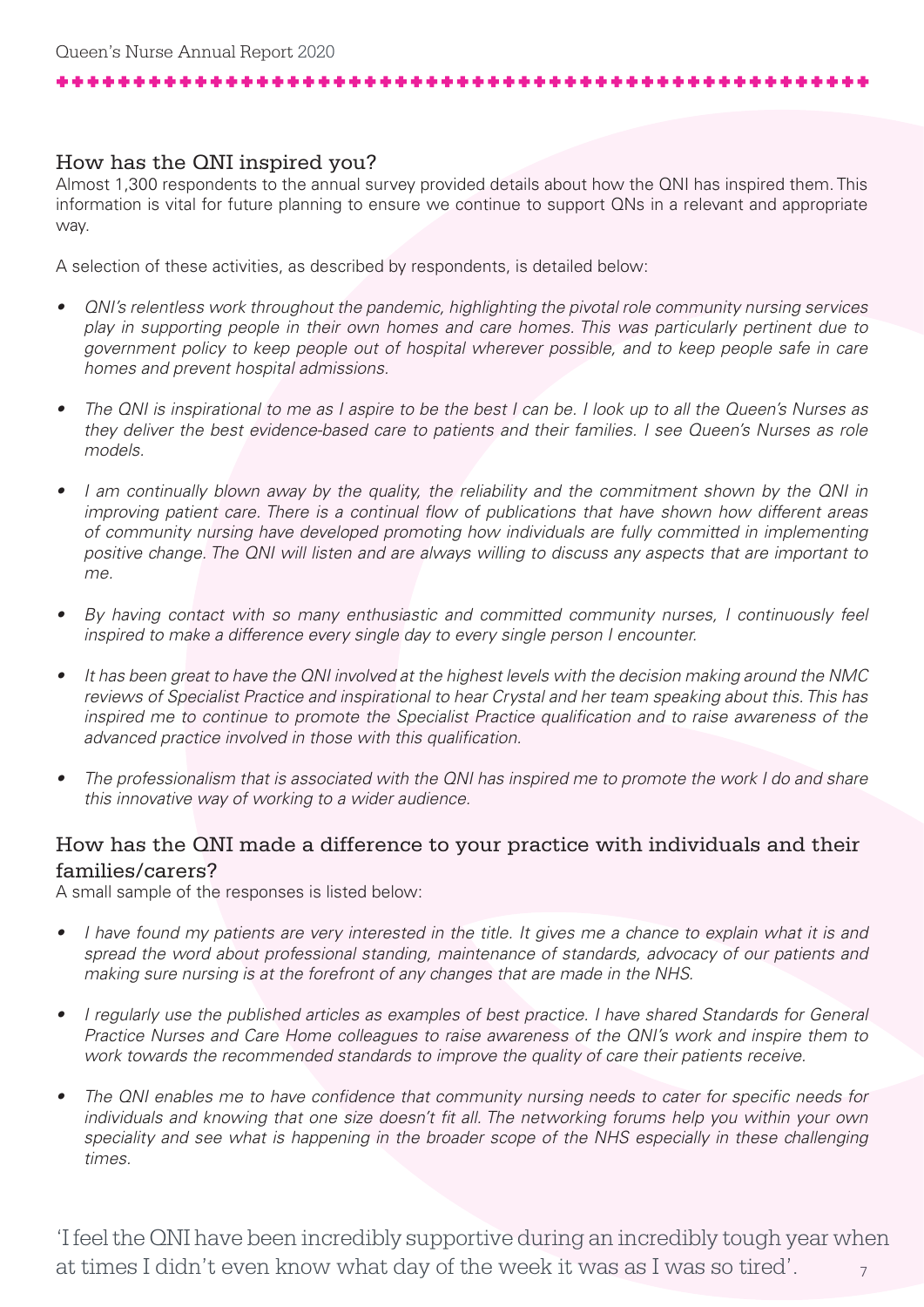\*\*\*\*\*\*\*\*\*\*\*\*\*\*\*\*\*\*\*\*\*\*\*\*

- The QNI feels like being part of a family of like-minded professionals who strive to provide the very best quality of safe care and support to patients, carers and their families. It has increased my confidence and belief in what I can do for and on behalf of others.
- It reinforces a collaborative approach. This year it has felt especially important to keep in touch with families and carers to see how they have been coping in light of the Covid restrictions. Sometimes I have been the only professional checking that they are okay. Also sharing the difficulties and problemsolving situations regarding the individuals I support with carers has helped to share worries, concerns and resources.
- Through various professional networks, including the QNI and QNs, I have been able to develop inclusive services which meet the needs of marginalised groups.

# What one action could the QNI take to influence improvements in nursing care in the community?

Recurring themes in the responses to this question were raising the profile of community nursing, specific areas of practice and the QNI; funding and staffing concerns in community nursing; diversity and inclusion; and regional issues.

A small sample of the responses is provided below:

- Help to raise the profile of how community nurses have been affected, and how we have adapted during the pandemic. The media is very hospital orientated and community staff have faced similarly difficult challenges, especially when caring for residents in care homes where the risks were high to themselves, and the death rate among residents was devastatingly high too.
- Continue to express the importance and the impact of having the community specialist practice qualification.
- During this pandemic time to be able to offer emotional support by email or phone to the wider community nursing service.
- I think the QNI is instrumental in influencing improvements in nursing care in the community but staff on the front line are not always aware of the opportunities.
- Raise the profile of Health Visiting and School Nursing as key to health and wellbeing to children and families - the services have been depleted.
- By becoming more aware of the role of the Occupational Health Nurse within the community setting.
- Campaign for community nursing to be resourced adequately.
- More comprehensive safe staffing levels guidance for community nursing teams.
- To continue the important work of raising the profile of supporting the health needs of the homeless. This is a group often overlooked and this may increase with rising unemployment due to Covid.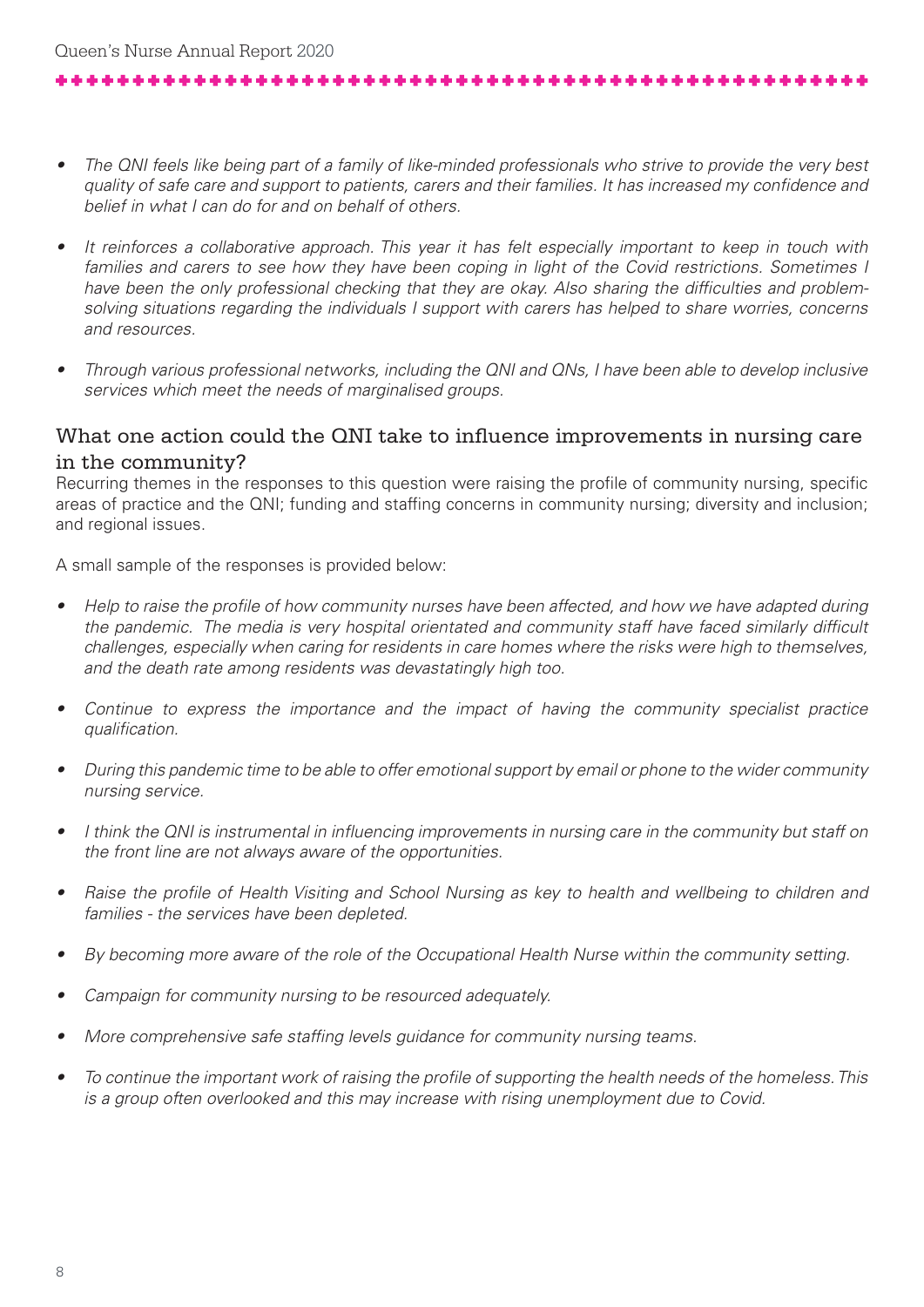والمراجع والمراجع والمراجع والمراجع والمراجع والمراجع

- I think we all need to work together to encourage BAME colleagues to apply. It would be good to continue to promote the work the QNI are doing around Race, Equality & Inclusion but maybe running events related to health inequalities in the group and the role BAME colleagues can play in promoting health services in their community in partnership.
- Better visibility of local ambassadors and closer links into local organisations.

#### **Figure 5 – Have you represented the QNI at any advisory/working group at the following organisation?**  (Respondents could tick more than one box)

215 respondents to the survey provided details about representing the QNI at advisory/working groups.



## Is there any other way you feel the QNI could help support you as a QN?

Recurring themes in the responses to this question were expanding and continuing the QNI's provision of online opportunities; ensuring accessibility of events and resources; maintaining emotional support through TalkToUs; providing regional support; and assistance with education and training.

A small sample of illustrative responses is provided below:

- More online webinars would be useful during the Covid pandemic preferably in the evening to allow attendance.
- Would benefit me if further conferences are accessible online as has always been difficult to attend when held in London due to distance and travel costs.
- Continue to provide online opportunities for networking, conferences, raising awareness to issues and continue publishing stories from community nurses about how they have continued to provide quality patient care during the Covid-19 pandemic.
- I feel the online access is essential for me. I work full time and as a single parent I find it hard to physically get to conferences. I live far from parents and family to help with child care so I do struggle to get to events sometimes. I have found that this year has been easier as I can still contribute in a different online way but still feel part of the network.

**'**The media is very hospital orientated and community staff have faced similarly difficult challenges.**'**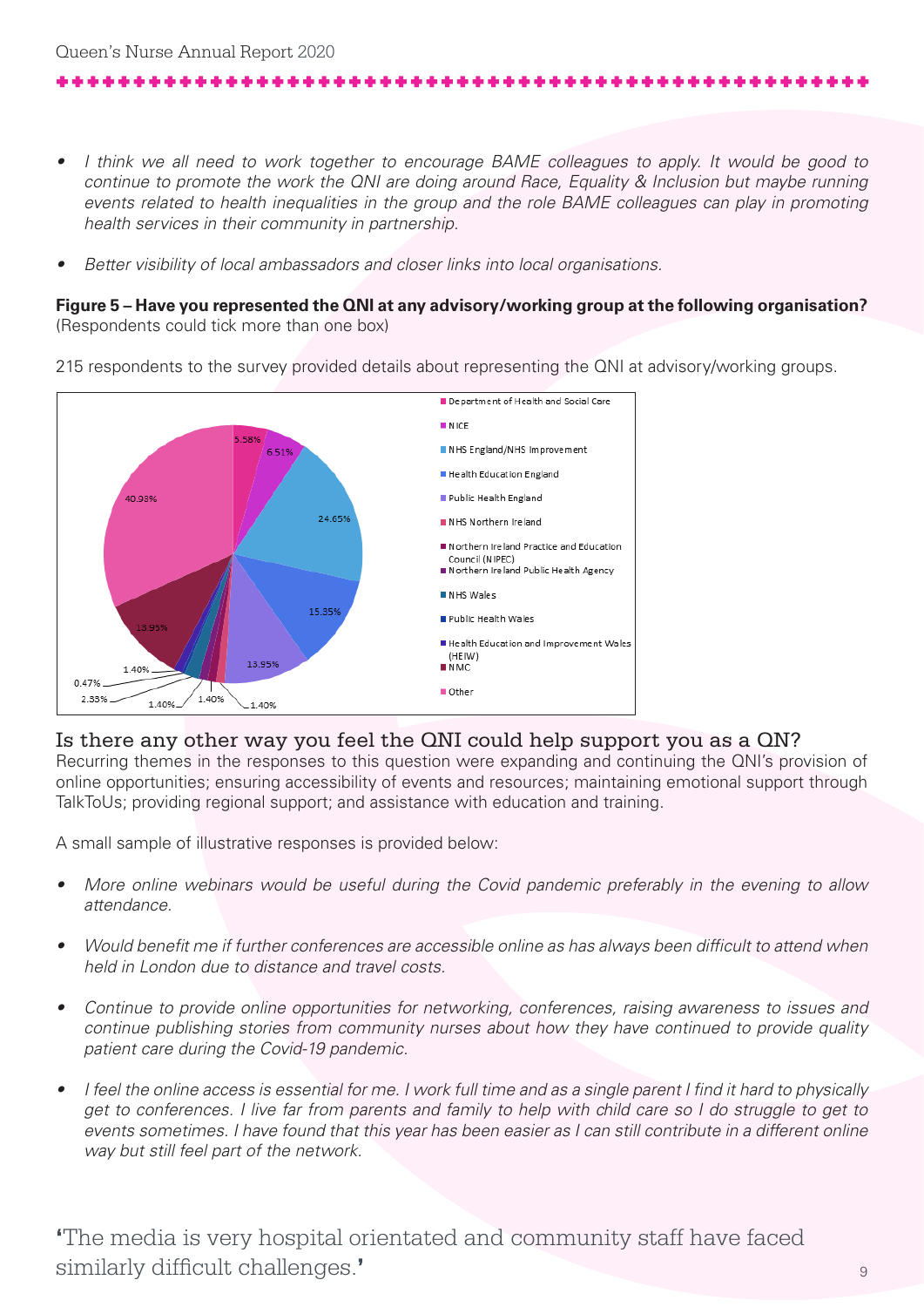I am very impressed with the new QNI listening service at such a difficult time for community nurses it is so important that we all have access to a service that allows us to debrief and gain support that is confidential and independent.

- It will be good when the regional meetings are set up again, giving an opportunity to discuss all areas of work including from the results of the pandemic, offering support where able.
- Information on courses available nationally that are not too expensive, as they are most likely to be selffunded.

# The National Garden Scheme

#### **Figure (6) - Are you aware that the National Garden Scheme (NGS) funds the Queen's Nurse Network and all associated QN activities?**



The National Garden Scheme is QNI's longest running financial supporter and in particular funds the Queen's Nurse Network. Figure 6 shows that over 96% of the respondents are aware that the National Garden Scheme funds the QN network and only around 3% of the respondents were not aware of this.

A selection of additional comments is displayed below:

- To be privy to the benefits of some of this funding makes me even more proud to be part of the QNI, and it gives me a determination to continue to put into practice everything I have learnt and continue to learn along the way.
- I learned this at the recent conference however have not been able to access any schemes or events due to the current pandemic and work commitments.
- The National Garden Scheme is amazing, and the gardens are all beautiful. Their generosity is invaluable to the work of the Queen's Nursing Institute.
- I enjoyed the presentation given at the Queen's Nurse Award Ceremony online in 2020 and their input into the conference.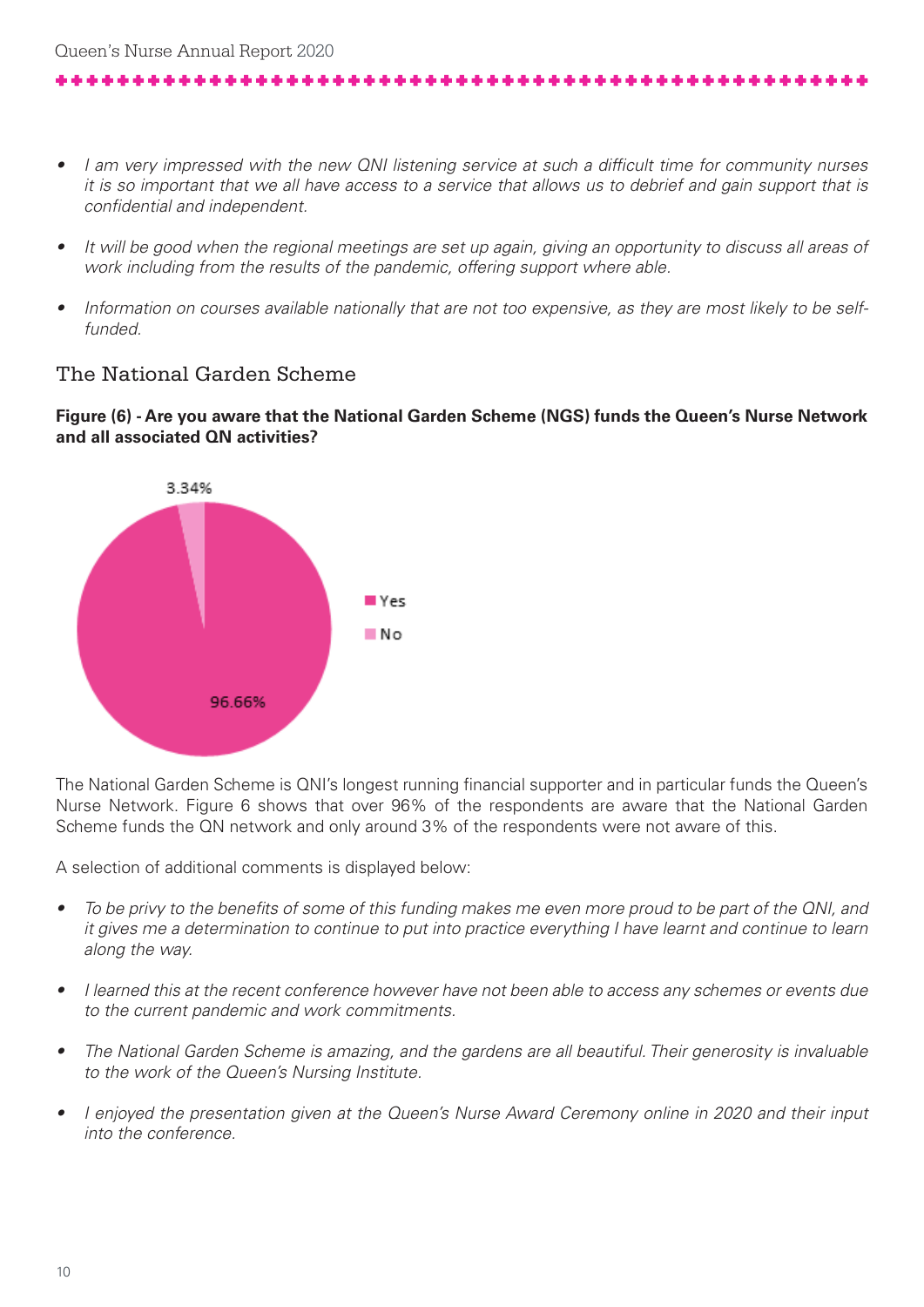• I love attending the Garden schemes and now that I am semi-retired I hope to attend more once the Covid pandemic allows us to.

#### What could The QNI do to promote our link to the NGS further?

 658 QNs answered this question, with responses tending to emphasise the role of social media and local press along with some distinctive suggestions. A selection of responses can be found below:

- Local press and local social media coverage to promote the NGS.
- Continue to use social media, especially Facebook.
- I think they could promote at care homes as I would be happy to take residents (when permitted) to gardens.
- We could spend a day doing blood pressure of people visiting the garden like a mobile health check.
- Perhaps set up a virtual gardening group for nurses with hints and tips on gardening for pleasure and for health.
- Promote the link with gardens and well being for all, supporting mental health and emotional well being.

## Do you have any patient testimonials you could share with us?

745 QNs responded to this question and offered moving testimonials which give a sense of how their work is impacting others. These included the following:

- '[My QN] is knowledgeable, she always follows through with any plans or referrals quickly with exceptional communication. The advice and support that \*\*\*\* has given to us as a family has been a lifeline. \*\*\*\* is quite a complex character and to meet someone who really wants to understand him and not try and fit him into a box, which should never happen to any child, especially a special needs child, is such a breath of fresh air and it has made such a difference to \*\*\*\* and our family's quality of life.'
- 'It is absolutely fabulous that your knowledge, dedication and passion have been recognised by the QNI. You are our own Queen's nurse....so proud.'
- '[My QN] spent 20 minutes talking to my son, who has Down's Syndrome, answering all his questions about the Covid vaccination, taking the time and patience to ensure him that he would be safe to have it. He was so proud when he'd had it as he was so scared. Thank you for taking the time in a busy clinic to make him feel special and safe, truly patient centred care.'
- 'Just a quick note to say a huge thank you for the wonderful care and support you gave our father. It has been a difficult period but you were so kind and ensured that he was as comfortable as possible, as well as providing myself and my brother with some much needed reassurance and support.'
- '[My QN] explained beautifully…end of life… She then further gave insight into the nature and sense of perspective for critically ill end of life patients - this was articulated in a way that I had never seen before in any previous discussion with palliative care teams or patients. Her insight and words gave the family so much peace.'

11 **'**Just a quick note to say a huge thank you for the wonderful care and support you gave our father. It has been a difficult period but you were so kind and ensured that he was as comfortable as possible, as well as providing myself and my brother with some much needed reassurance and support.**'**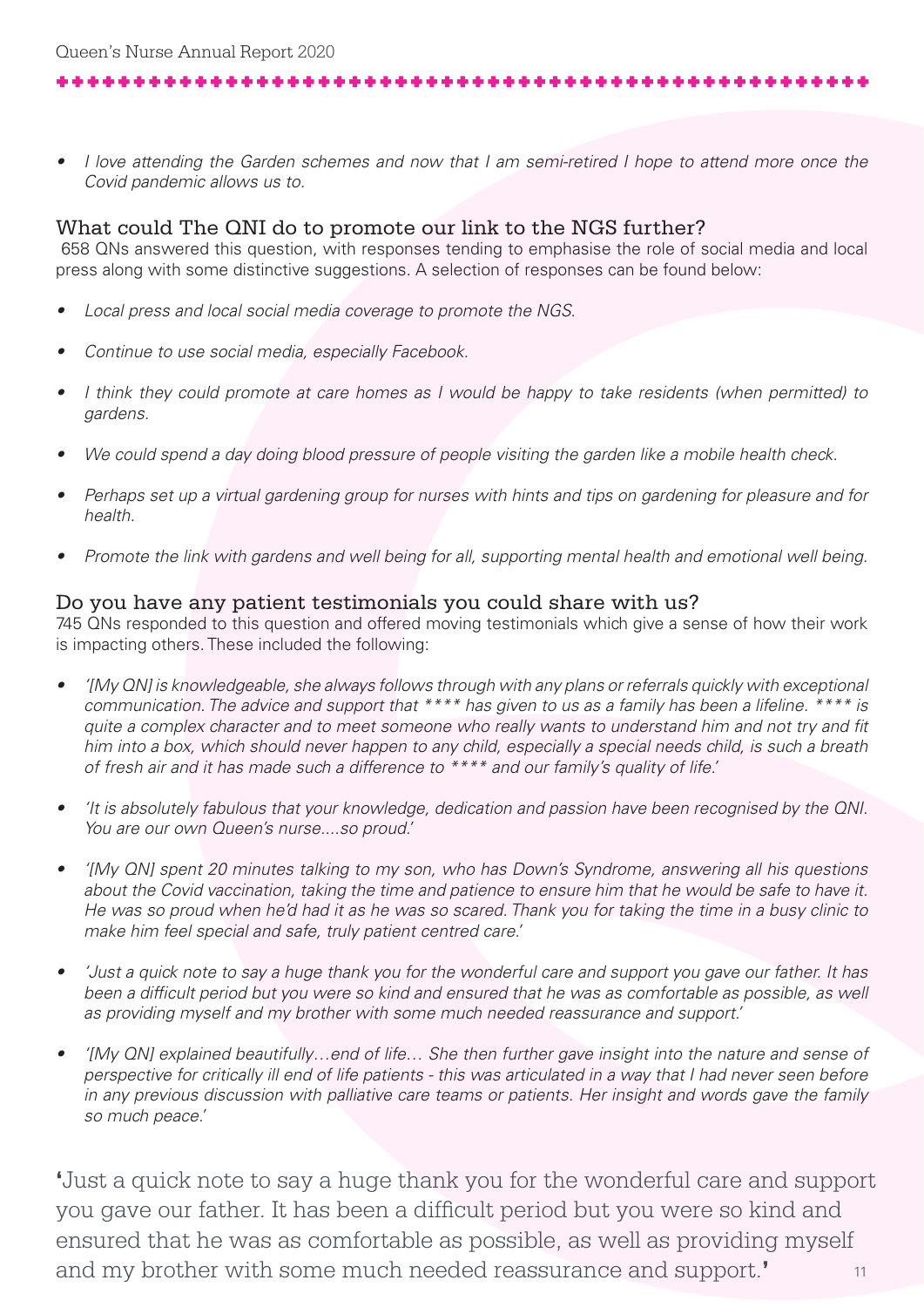# What can the QNI do to encourage more applications from nurses from a BAME background?

896 QNs responded to this important question, with suggestions reproduced below:

- Ensure there is good representation of BAME nurses in all QNI publicity and information leaflets/posters etc.
- Engage with existing networks and events.
- Actively recruit nurses from BAME backgrounds.

\*\*\*\*\*\*\*\*\*\*\*\*\*\*\*\*\*\*\*\*\*\*\*\*\*\*\*\*\*\*\*\*\*

- Promote the QNI through undergraduate nursing, as BAME colleagues say that hospital staff tell them community nursing is likely to cause them to be de-skilled. Then you can highlight the fantastic work of the QNs and how we need more BAME colleagues. That not only is community nursing forward thinking and innovative but being a QN will open many more doors and help BAME nurses achieve a lot more than they would anticipate.
- Possibly via the networks that help to support BAME colleagues within community organizations.
- Working with universities to promote the community as a positive choice for nurses from a BAME background to build their career.
- Ask local organisations to promote at their BAME staff network meetings.

How could you contribute and encourage applicants from a BAME background? A promising figure of 982 QNs responded to this question, which indicates a level of interest in taking personal steps towards increasing diversity amongst our networks. A selection of indicative responses is displayed below:

- Explaining what the QNI is and how to become a Queen's Nurse, support the process and direct to website.
- I can make sure the QNI information is shared with our Equity, diversity and inclusion group.
- I work within a diverse community of nurses from a variety of BAME backgrounds. I am also from a minority ethnic background so understand the challenges faced. I believe it is important to give positive affirmations to staff in appreciation of their hard work this in turn boosts their confidence and morale. Promote the work of the QNI and encourage applicants from BAME backgrounds.
- I will continue to share the opportunity to BAME colleagues and friends and share how wonderful being a QN has been to my career.
- Talk directly to BAME colleagues. Use a possible focused campaign from the QNI to encourage BAME nurses to apply as an 'opener' for the conversation.
- By providing an inclusive environment where ALL staff feel valued and are fairly treated. Ensure colleagues from a BAME background realise how important their contribution to the QNI would be sharing their experiences both positive and negative would be a huge benefit to all of us.